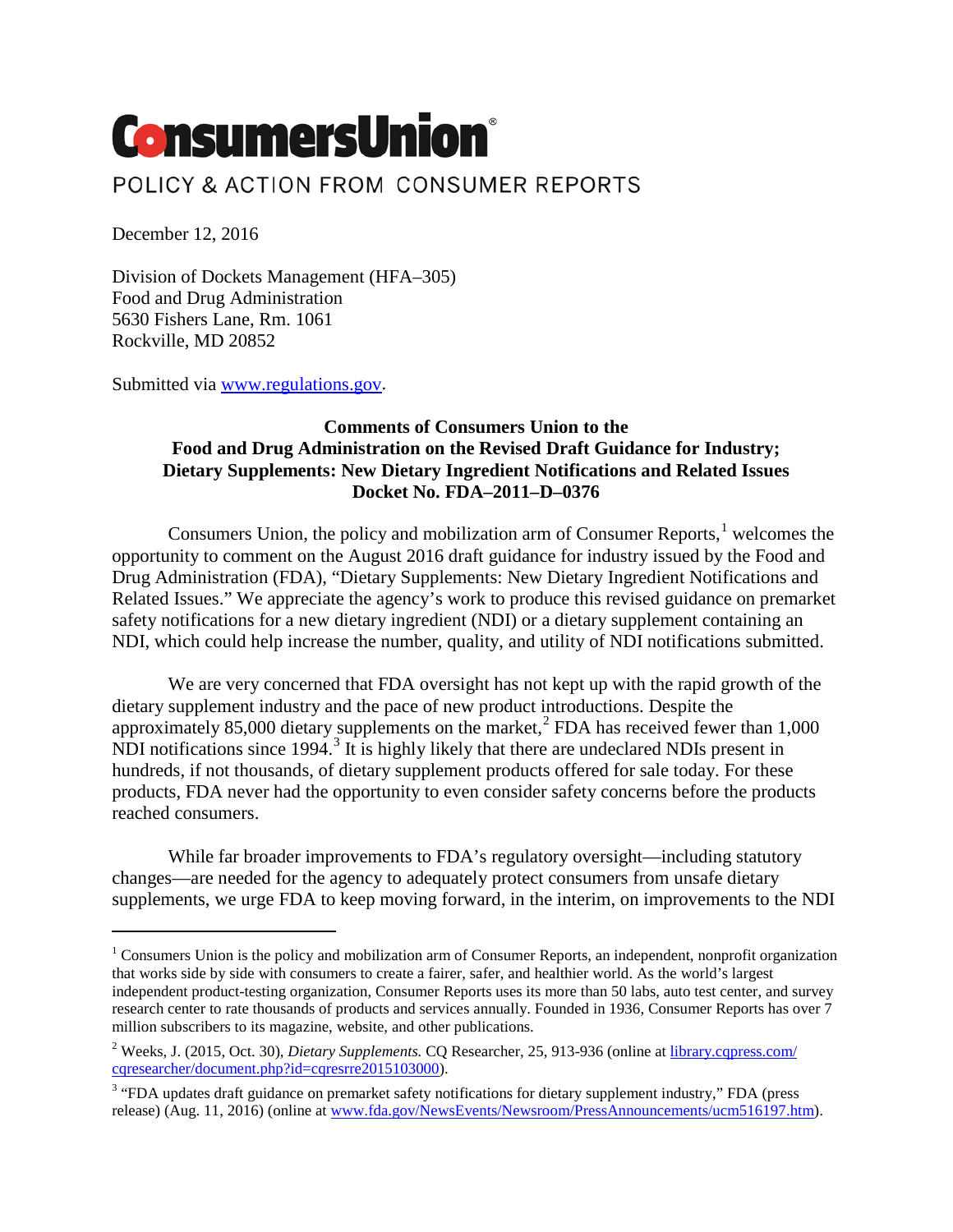notification system. After accounting for the recommendations we make in these comments, FDA should work expeditiously toward the release of strong final guidance. In addition, FDA should specify a rapid timeline to bring all products into compliance with NDI notification procedures and arrange for the removal from the marketplace of products that are adulterated under federal law.

#### **Background**

About half of U.S. adults take dietary supplements, and annual nationwide dietary supplement sales total \$37 billion.<sup>[4](#page-1-0)</sup> Consumers sometimes view dietary supplements as cheap and natural alternatives to, or substitutes for, prescription drugs.<sup>[5](#page-1-1)</sup> Unfortunately, many consumers do not realize that supplement manufacturers routinely and legally sell their products without first having to demonstrate their safety and effectiveness. According to a 2015 nationally representative Consumer Reports survey, almost half of American adults think that supplement makers test their products for efficacy, and more than half believe that manufacturers prove their products are safe before selling them.[6](#page-1-2)

The primary federal statute governing dietary supplements, the Dietary Supplement Health and Education Act of 1994 (DSHEA), defines the term "new dietary ingredient" as a dietary ingredient that was not marketed in the U.S. before October 15, 1994.<sup>[7](#page-1-3)</sup> DSHEA requires the manufacturer or distributor of an NDI that has not been present in the food supply as an article used for food, or a dietary supplement that contains such an NDI, to submit a premarket notification to FDA at least 75 days before introducing the supplement into interstate commerce. This notification must provide FDA with the information on which the manufacturer or distributor is basing its conclusion that the dietary supplement containing the NDI will "reasonably be expected to be safe."[8](#page-1-4) The statute does not specify what such a safety showing would entail, and a final rule issued by FDA in 1997 implementing the premarket notification requirements lacked specifics on this point as well.<sup>[9](#page-1-5)</sup>

NDI notifications are critically important, designed to protect consumers from new ingredients with unknown and potentially risky effects. Yet, despite the tens of thousands of dietary supplement products on the market, and the 5,560 new dietary supplement products that come on the market every year, <sup>[10](#page-1-6)</sup> FDA has received fewer than 1,000 NDI notifications since

<span id="page-1-0"></span><sup>4</sup> Weeks, J. (2015, Oct. 30), *Dietary Supplements.* CQ Researcher, 25, 913-936 (online a[t library.cqpress.com/](http://library.cqpress.com/cqresearcher/document.php?id=cqresrre2015103000) [cqresearcher/document.php?id=cqresrre2015103000\)](http://library.cqpress.com/cqresearcher/document.php?id=cqresrre2015103000).

<span id="page-1-1"></span><sup>&</sup>lt;sup>5</sup> "Alternative therapies," Consumer Reports (Sept. 2011) (online at [www.consumerreports.org/cro/magazine](http://www.consumerreports.org/cro/magazine-archive/2011/september/health/alternative-treatments/overview/index.htm)[archive/2011/september/health/alternative-treatments/overview/index.htm\)](http://www.consumerreports.org/cro/magazine-archive/2011/september/health/alternative-treatments/overview/index.htm).

<span id="page-1-2"></span><sup>6</sup> "Supplements Can Make You Sick," Consumer Reports (July 27, 2016) (online at [www.consumerreports.org/](http://www.consumerreports.org/vitamins-supplements/supplements-can-make-you-sick) [vitamins-supplements/supplements-can-make-you-sick\)](http://www.consumerreports.org/vitamins-supplements/supplements-can-make-you-sick).

<span id="page-1-3"></span><sup>7</sup> 21 U.S.C. 350b(d).

<span id="page-1-4"></span> $8$  21 U.S.C. 350b(a)(2).

<span id="page-1-5"></span><sup>9</sup> FDA, *Premarket Notification for a New Ingredient,* final rule, 68 Fed. Reg. 49886 (Sept. 23, 1997).

<span id="page-1-6"></span><sup>10</sup> FDA, *Dietary Supplement Labeling Requirements and Recommendations Under the Dietary Supplement and Nonprescription Drug Consumer Protection Act,* 77 Fed. Reg. 35687 (June 14, 2012).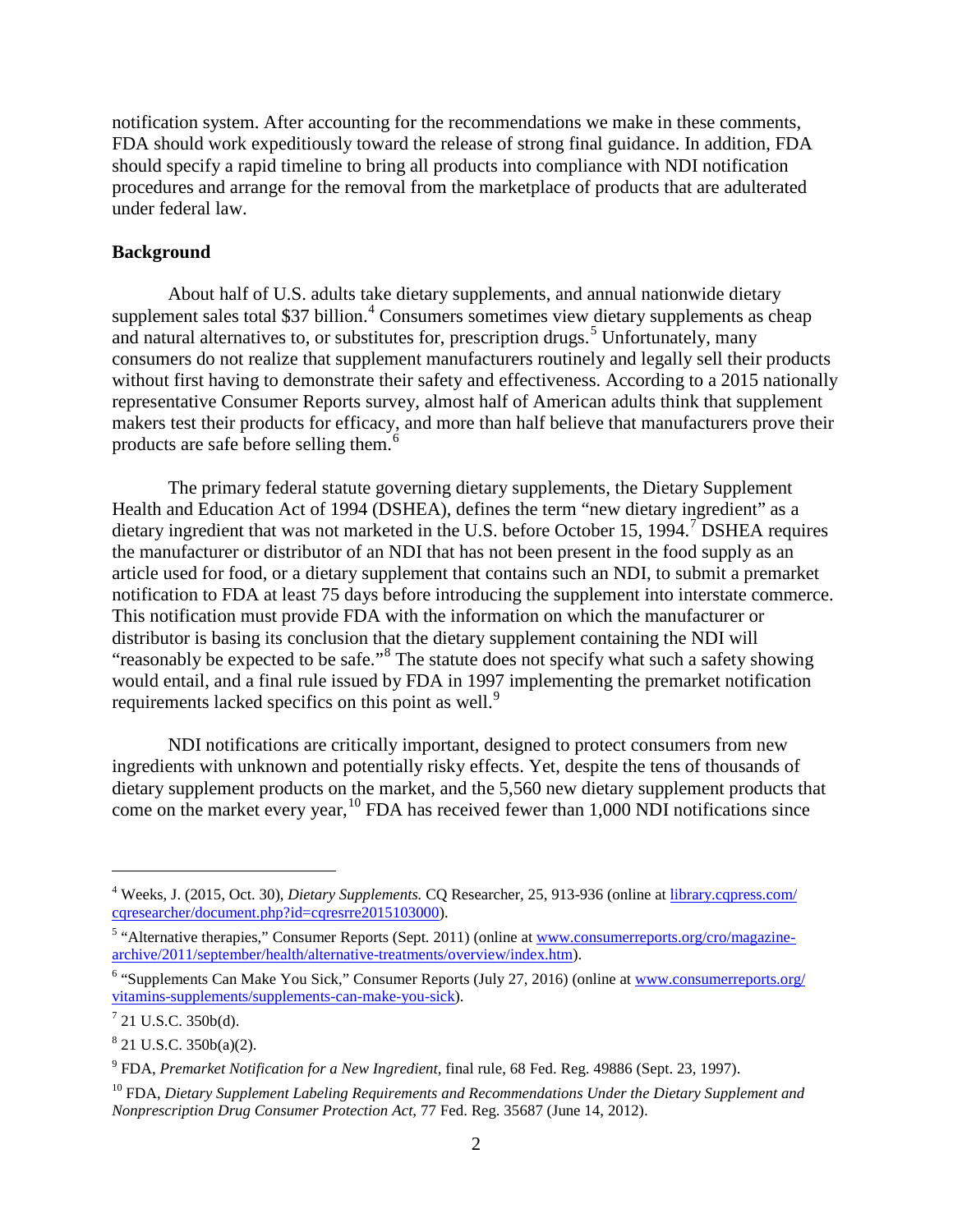$1994<sup>11</sup>$  $1994<sup>11</sup>$  $1994<sup>11</sup>$  As Daniel Fabricant, the former director of dietary supplement programs at FDA, has said, "there is clearly a gap there, no matter how you slice it… clearly there hasn't been a lot of submitting [of NDI notifications]."<sup>[12](#page-2-1)</sup> This gap poses health and safety risks to consumers, who, under DSHEA, are not supposed to be exposed to supplement ingredients unless the ingredients have been present in the food supply or have evidence of safety that has been submitted to FDA.

## **Examples of Potentially Unsafe Ingredients**

 $\overline{a}$ 

The following examples support our concerns about products marketed as dietary supplements that contain ingredients, including synthetic chemicals, which have not been present in the food supply or justified as safe in a notification to FDA:

- (1) *Pure, powdered caffeine:* A single teaspoon of pure, powdered caffeine is equivalent to drinking 25 eight-ounce cups of coffee, and between two and three teaspoons can be a lethal dose in adults. It is so concentrated that its suggested serving size (generally between 1/32 and 1/16 of a teaspoon) is beyond the measurement capabilities of a typical consumer. In August 2015—following the filing of a citizen petition by the non-profit group Center for Science in the Public Interest for FDA to ban the sale of pure, powdered caffeine and similar products due to the risks they pose to consumers of hospitalization, seizure, cardiac arrhythmia, and death<sup>[13](#page-2-2)</sup>—FDA issued five letters to companies selling powdered bulk caffeine directly to the public as dietary supplements. FDA deemed the products adulterated for presenting "a significant or unreasonable risk of illness or injury under the conditions of use recommended or suggested in the labeling."<sup>[14](#page-2-3)</sup>
- (2) *OSR #1:* A supplement called OSR #1, containing the industrial chemical N1,N3-bis (2 mercaptoethyl) isophthalamide, which was reportedly developed to help separate heavy metals from polluted soil, was introduced by a Kentucky company and promoted as an alternative autism treatment for children. The manufacturer failed to submit an NDI notification to FDA prior to introduction of the supplement. A senior toxicologist from FDA sent a letter to the company requesting information in June 2008, but the company had not responded as of early 2010. In the meantime, the company president said that "easily 1,000" customers had used the product. On June 17, 2010, FDA sent a letter to the company informing it that the product is illegal under the Federal Food, Drug, and Cosmetic Act.<sup>[15](#page-2-4)</sup>

<span id="page-2-0"></span><sup>&</sup>lt;sup>11</sup> "FDA updates draft guidance on premarket safety notifications for dietary supplement industry," FDA (press release) (Aug. 11, 2016) (online a[t www.fda.gov/NewsEvents/Newsroom/PressAnnouncements/ucm516197.htm\)](http://www.fda.gov/NewsEvents/Newsroom/PressAnnouncements/ucm516197.htm).

<span id="page-2-1"></span> $12$  "Fabricant: Gap between NDI numbers and submissions is too big, no matter how you slice it," Nutra-Ingredients-USA.com (Oct. 13, 2011) (online at [www.nutraingredients-usa.com/Regulation/Fabricant-Gap-between-NDI](http://www.nutraingredients-usa.com/Regulation/Fabricant-Gap-between-NDI-numbers-and-submissions-is-too-big-no-matter-how-you-slice-it)[numbers-and-submissions-is-too-big-no-matter-how-you-slice-it\)](http://www.nutraingredients-usa.com/Regulation/Fabricant-Gap-between-NDI-numbers-and-submissions-is-too-big-no-matter-how-you-slice-it).

<span id="page-2-2"></span><sup>&</sup>lt;sup>13</sup> Center for Science in the Public Interest, "Petition to Ban the Retail Distribution Of Pure and Highly Concentrated Caffeine Sold in Powder Form as a Dietary Supplement" (Dec. 9, 2014) (online at [cspinet.org/resource/petition-ban](https://cspinet.org/resource/petition-ban-retail-distribution-pure-and-highly-concentrated-caffeine-sold-powder-form)[retail-distribution-pure-and-highly-concentrated-caffeine-sold-powder-form\)](https://cspinet.org/resource/petition-ban-retail-distribution-pure-and-highly-concentrated-caffeine-sold-powder-form).

<span id="page-2-3"></span><sup>&</sup>lt;sup>14</sup> FDA, "FDA Takes Action on Bulk Pure Powdered Caffeine Products," Constituent Update (Sept. 1, 2015) (online a[t www.fda.gov/Food/NewsEvents/ConstituentUpdates/ucm460097.htm\)](http://www.fda.gov/Food/NewsEvents/ConstituentUpdates/ucm460097.htm).

<span id="page-2-4"></span><sup>15</sup> "OSR#1: Industrial Chemical or Autism Treatment?," Chicago Tribune (Jan. 17, 2010); "FDA: Autism 'Therapy' Illegal," Chicago Tribune (June 23, 2010).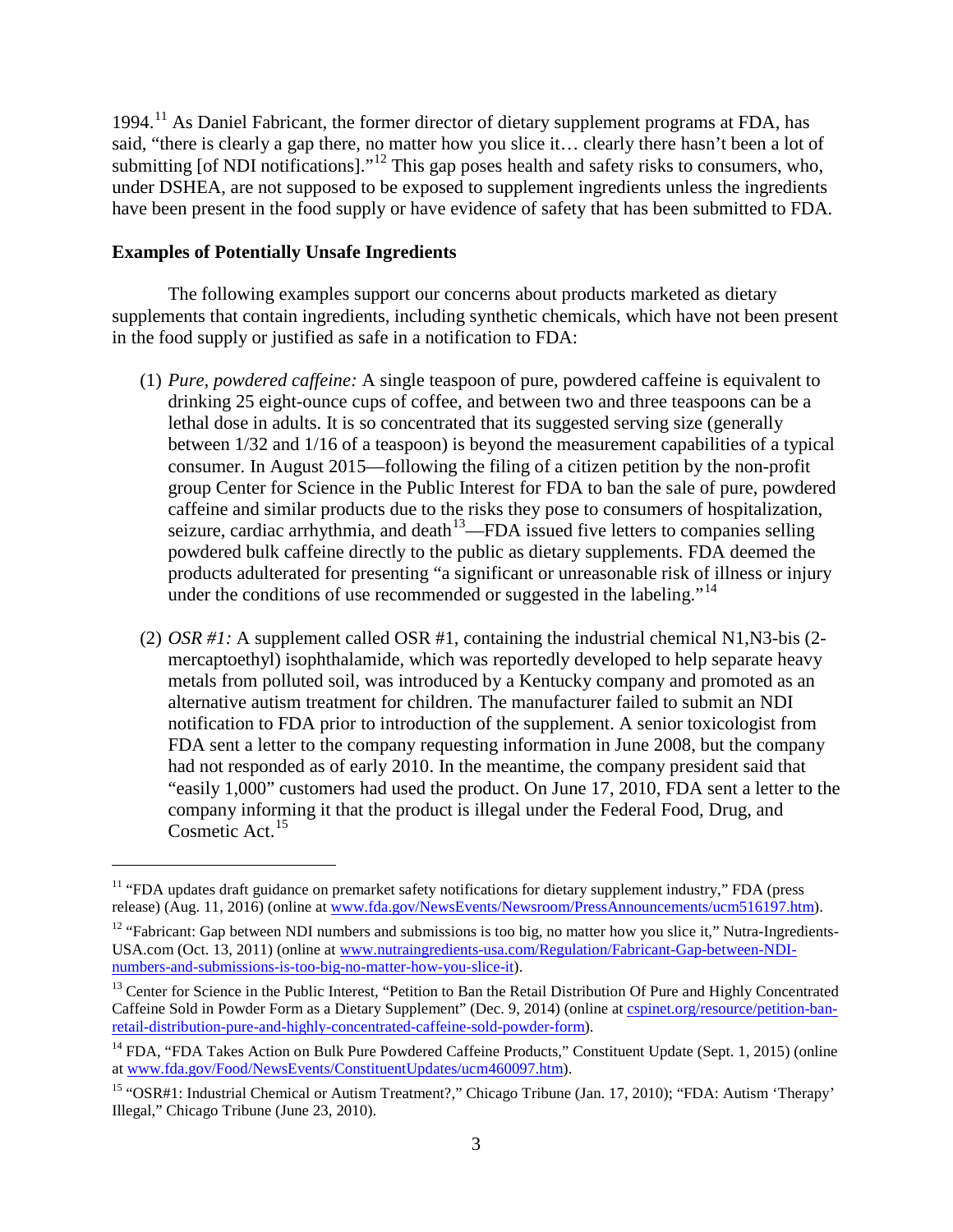- (3) *Methlyl 1-D and Formadrol Extreme XL:* In May 2009, FDA seized and condemned 23,000 bottles of three dietary supplement products that contained anabolic steroids, "Methyl 1-D," "Methyl 1-D XL," and "Formadrol Extreme XL," worth an estimated \$1.3 million. The supplement products were distributed by LG Sciences LLC, and marketed for use by bodybuilders on the internet and in retail stores. According to FDA's news release, "[T]he FDA determined that the products contain one or more unapproved food additives and/or new dietary ingredients for which there is inadequate information to assure that the ingredients do not present a significant or unreasonable risk of illness or injury. The FDA has no scientific information concerning the safety of the condemned products or their ingredients and, thus, cannot determine whether they represent a hazard to consumers." This release recommended that consumers who used the condemned products discuss them with medical providers, especially if they experienced any adverse events that may be related to the products' use.<sup>[16](#page-3-0)</sup>
- (4) *DMAA:* DMAA, or 1.3-dimethylamylamine, a substance used in several sports and weight loss supplements, was determined to be a synthetic chemical by Health Canada, even though it had been marketed to some customers as a natural constituent of geranium oil. The compound is considered to be a potentially powerful stimulant and was banned by the World Anti-Doping Agency in 2009. In August 2011, Health Canada declared that the product cannot be legally sold in Canada as a supplement and will now require authorization to be sold as a drug.<sup>[17](#page-3-1)</sup> The American Herbal Products Association also concluded that the chemical is not found in geranium oil or the geranium plant, and directed its members not to label it as geranium oil or part of the geranium plant.<sup>[18](#page-3-2)</sup>

In the U.S., a DMAA supplement called Jack3D was sold in 2011 by major retailers such as GNC, even though some segments of the supplement industry expressed serious concerns about the product's safety.[19](#page-3-3) Supplements containing DMAA were eventually linked to the deaths of two military personnel, and banned by the U.S. military in December [20](#page-3-4)11.<sup>20</sup> In 2012, FDA issued warning letters to companies notifying them that products with DMAA needed to be taken off the market or reformulated to remove this substance.<sup>[21](#page-3-5)</sup> FDA stated that there was no evidence that DMAA had been found in plants, and therefore it was not an herbal ingredient.<sup>[22](#page-3-6)</sup> Prior to issuing its warning letters, FDA

<span id="page-3-0"></span><sup>&</sup>lt;sup>16</sup> "Dietary Supplements Worth \$1.3 Million Condemned and Forfeited to the US under Consent Decree," FDA (press release) (May 11, 2009) (online at [www.fda.gov/NewsEvents/Newsroom/PressAnnouncements/](http://www.fda.gov/NewsEvents/Newsroom/PressAnnouncements/ucm152358.htm) [ucm152358.htm\)](http://www.fda.gov/NewsEvents/Newsroom/PressAnnouncements/ucm152358.htm).

<span id="page-3-1"></span><sup>&</sup>lt;sup>17</sup> "Health Canada: DMAA is not from geranium," Nutraingredients-usa.com (Aug. 24, 2011) (online at [www.nutraingredients-usa.com/Industry/Health-Canada-DMAA-is-not-from-geranium\)](http://www.nutraingredients-usa.com/Industry/Health-Canada-DMAA-is-not-from-geranium).

<span id="page-3-2"></span><sup>&</sup>lt;sup>18</sup> "AHPA: If DMAA is in geranium, synthesized version is a lawful dietary ingredient," Nutraingredients-usa.com, (Apr. 30, 2012) (online at [www.nutraingredients-usa.com/Regulation/AHPA-If-DMAA-is-in-geranium-synthesized](http://www.nutraingredients-usa.com/Regulation/AHPA-If-DMAA-is-in-geranium-synthesized-version-is-a-lawful-dietary-ingredient)[version-is-a-lawful-dietary-ingredient\)](http://www.nutraingredients-usa.com/Regulation/AHPA-If-DMAA-is-in-geranium-synthesized-version-is-a-lawful-dietary-ingredient).

<span id="page-3-3"></span><sup>19</sup> *Id.*

<span id="page-3-4"></span><sup>&</sup>lt;sup>20</sup> "DMAA products pulled from base shelves," Army Times (Dec. 29, 2011).

<span id="page-3-5"></span><sup>&</sup>lt;sup>21</sup> FDA, "DMAA in Dietary Supplements" (July 13, 2013) (online a[t www.fda.gov/Food/DietarySupplements/](http://www.fda.gov/Food/DietarySupplements/ProductsIngredients/ucm346576.htm) [ProductsIngredients/ucm346576.htm\)](http://www.fda.gov/Food/DietarySupplements/ProductsIngredients/ucm346576.htm).

<span id="page-3-6"></span> $22$  "DMAA products pulled from base shelves," Army Times (Dec. 29, 2011).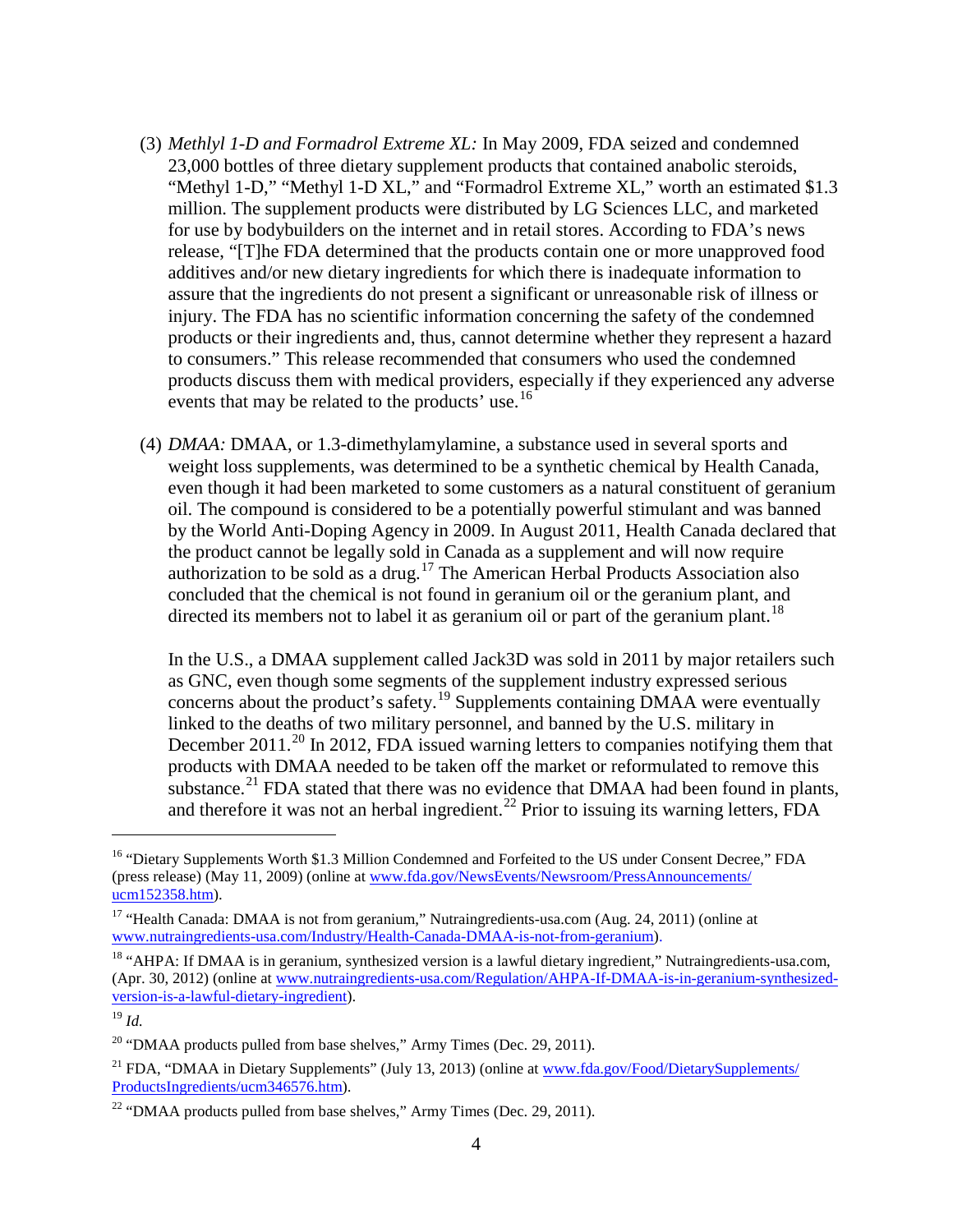received 86 adverse event reports relating to illnesses or deaths associated with DMAA.<sup>23</sup> Even after FDA directed manufacturers to remove DMAA from the market, DMAA supplements were still being sold as late as November 2016 by a California distributor that issued a voluntary recall order. $^{24}$  $^{24}$  $^{24}$ 

(5) *DMBA and BMPEA:* In April 2015, FDA sent warning letters to 14 companies urging them to cease marketing 17 supplements that contained DMBA (1,3 dimethylbutylamine), an undeclared and unauthorized ingredient that reportedly raises blood pressure and may have amphetamine-like properties. DMBA has not been tested for safety or effectiveness in humans.<sup>[25](#page-4-2)</sup> That same month, FDA also sent warning letters to five companies urging them to stop marketing eight supplements that contained BMPEA ( $\beta$ -methylphenethylamine), which is sometimes labeled as Acacia rigidula.<sup>[26](#page-4-3)</sup>

Researchers at Harvard Medical School, the Netherlands Health Protection Center and NSF International found in October 2014 that DMBA is chemically related to the banned stimulant DMAA (1,3-dimethylamylamine). Because DMBA's effectiveness and safety are unknown, the researchers said it should be removed from dietary supplements. $^{27}$  $^{27}$  $^{27}$  In April 2015, Harvard Medical School's Dr. Pieter Cohen, who had worked on the DMBA study, and scientists from several other universities published a study identifying BMPEA in 11 of 21 bodybuilding or weight-loss supplements, appearing in such quantities that consumers following the maximum recommended amount would take in more than 90 mg of the untested product.<sup>[28](#page-4-5)</sup> Military exchanges and GNC stores on military bases had recently stopped selling DMBA for safety concerns, and "[t]he removal marked the third time in nearly three years that fitness supplements were dropped by military retailers for safety concerns."<sup>[29](#page-4-6)</sup>

(6) *OxyElite Pro (Aegeline/DMAA):* In 2013, 97 cases of severe hepatitis and liver failure (including one that led to death) were linked to OxyElite Pro, a weight-loss supplement containing the little-known substance aegeline.<sup>[30](#page-4-7)</sup> Non-synthetic aegeline is an alkaloid

 $\overline{a}$ 

<span id="page-4-6"></span><sup>29</sup> *Id.*

<span id="page-4-0"></span><sup>&</sup>lt;sup>23</sup> "DMAA is Back: DoD names 39 workout supplements to avoid," Military Times (Oct. 13, 2015) (online at [www.militarytimes.com/story/military/pt365/2015/10/13/dmaa-back-dod-names-39-workout-stimulants](http://www.militarytimes.com/story/military/pt365/2015/10/13/dmaa-back-dod-names-39-workout-stimulants-avoid/73674796)[avoid/73674796\)](http://www.militarytimes.com/story/military/pt365/2015/10/13/dmaa-back-dod-names-39-workout-stimulants-avoid/73674796).

<span id="page-4-1"></span><sup>&</sup>lt;sup>24</sup> "DMAA Net Weight 500g by NutriVitaShop: Recall – Presence of DMAA May Pose Health Risk," FDA (Nov. 26, 2016) (online at [www.fda.gov/Safety/MedWatch/SafetyInformation/SafetyAlertsforHumanMedicalProducts/](http://www.fda.gov/Safety/MedWatch/SafetyInformation/SafetyAlertsforHumanMedicalProducts/ucm530665.htm) [ucm530665.htm\)](http://www.fda.gov/Safety/MedWatch/SafetyInformation/SafetyAlertsforHumanMedicalProducts/ucm530665.htm).

<span id="page-4-2"></span><sup>&</sup>lt;sup>25</sup> FDA, "DMBA in Dietary Supplements" (Apr. 2015) (online a[t www.fda.gov/Food/DietarySupplements/](http://www.fda.gov/Food/DietarySupplements/ProductsIngredients/ucm444719.htm) [ProductsIngredients/ucm444719.htm\)](http://www.fda.gov/Food/DietarySupplements/ProductsIngredients/ucm444719.htm).

<span id="page-4-3"></span><sup>&</sup>lt;sup>26</sup> FDA, "BMPEA in Dietary Supplements" (Apr. 2015) (online at [www.fda.gov/Food/DietarySupplements/](http://www.fda.gov/Food/DietarySupplements/ProductsIngredients/ucm443790.htm) [ProductsIngredients/ucm443790.htm\)](http://www.fda.gov/Food/DietarySupplements/ProductsIngredients/ucm443790.htm).

<span id="page-4-4"></span><sup>&</sup>lt;sup>27</sup> "Supplements Targeted" at 47, Air Force Times (May 18, 2015).

<span id="page-4-5"></span><sup>28</sup> *Id.*

<span id="page-4-7"></span> $30$  "The trouble with diet pills," Consumer Reports on Health (Jan. 2015).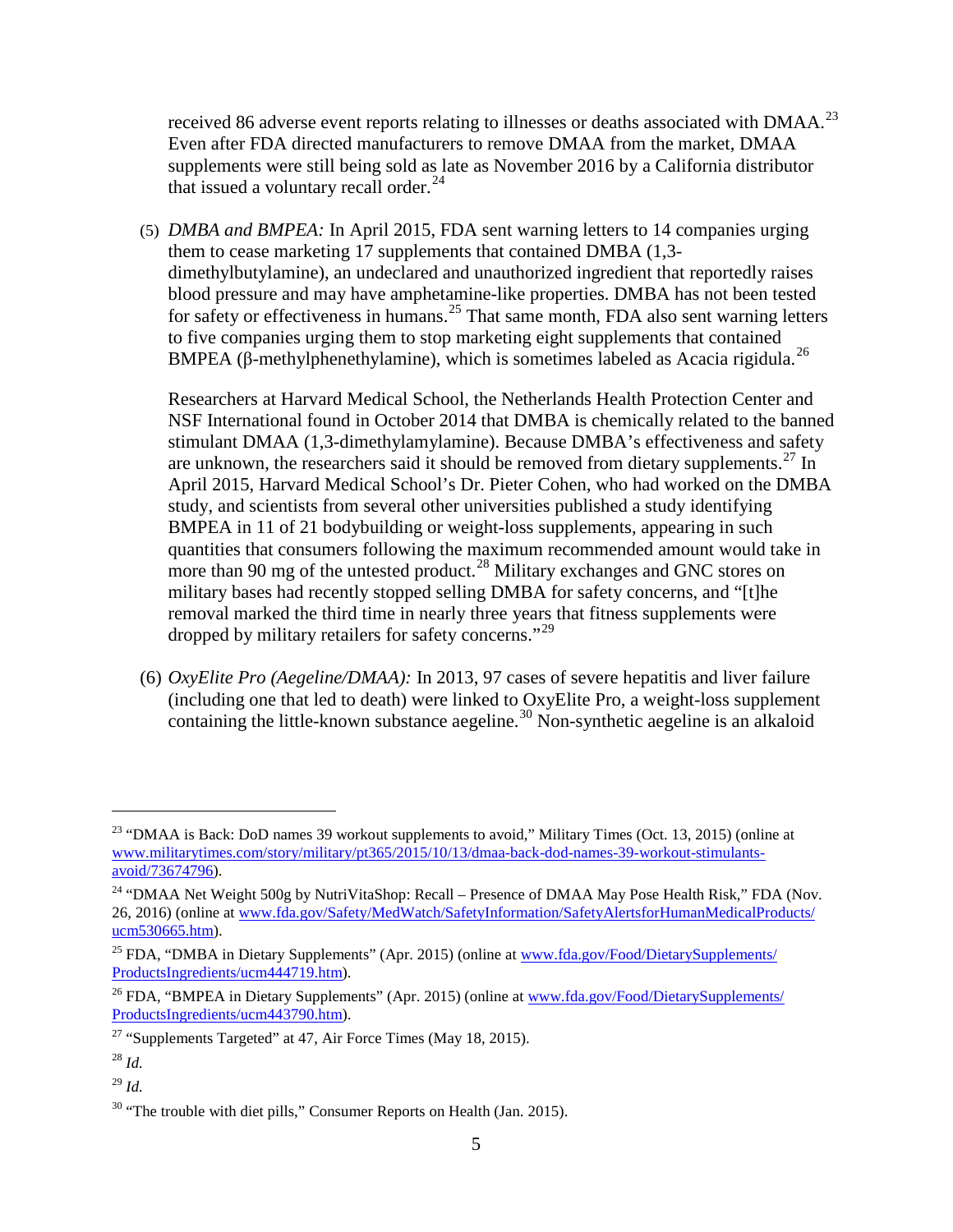extract from the leaves of the Asian bael tree (agele marmelos). However, USPLabs did not provide evidence for the safety of this new dietary ingredient, according to  $FDA$ .<sup>[31](#page-5-0)</sup>

USPLabs LLC, the product's manufacturer, initiated a recall of OxyElite Pro in November 2013. The company announced the recall after receiving a letter from FDA, stating that the products have been linked to liver illnesses. FDA notified USPLabs LLC that if the company did *not* initiate a voluntary recall, the agency could by law order the company and other parties to immediately stop distributing the dietary supplements. The action marked the second time FDA has exercised its recall authority under the FDA Food Safety Modernization Act (FSMA) by sending such a letter.<sup>[32](#page-5-1)</sup> According to an FDA Consumer Update, an earlier version of OxyElite Pro was destroyed in 2013 after being found to include the banned ingredient  $DMAA$ <sup>[33](#page-5-2)</sup>

Two years later, in February 2015, FDA confirmed that a new formulation of OxyElite Pro, also made by USPLabs LLC, contained hidden amounts of fluoxetine, an antidepressant that has been associated with serious side effects including suicidal thinking, abnormal bleeding, and seizures. $34$ 

(7) *Methylsynephrine:* In April 2016, Dr. Pieter Cohen of Harvard Medical School published a study documenting the presence of methylsynephrine in 14 different U.S. brands of dietary supplement products. Methylsynephrine, which is also known as oxilofrine and *p*hydroxyephedrine, is a synthetic chemical similar to ephedrine that has been banned for use by athletes. According to Dr. Cohen and his co-authors: "Consumption of supplements containing oxilofrine may also pose serious health risks. For example, one brand of supplements containing oxilofrine has been linked to serious adverse events including vomiting, agitation, and cardiac arrest."[35](#page-5-4) In response to Dr. Cohen's findings, in April 2016, FDA wrote letters to 7 companies marketing a total of eight products containing methylsynephrine. The letters stated that "methylsynephrine is a substance that does not meet the definition of a dietary ingredient." Therefore, any supplements that list it as an ingredient are considered by FDA to be misbranded, and would be removed from the marketplace.  $36$ 

<span id="page-5-0"></span><sup>&</sup>lt;sup>31</sup> FDA, "OxyElite Pro Supplements RECALLED" at 1, Consumer Health Information (Nov. 2013) (online at [www.fda.gov/downloads/forconsumers/consumerupdates/ucm375497.pdf\)](http://www.fda.gov/downloads/forconsumers/consumerupdates/ucm375497.pdf).

<span id="page-5-1"></span><sup>&</sup>lt;sup>32</sup> FDA, "USPLabs LLC recalls OxyElite Pro Dietary Supplements; Products Linked to Liver Illnesses" (Nov. 19, 2013) (online at [www.fda.gov/newsevents/newsroom/pressannouncements/ucm374395.htm\)](http://www.fda.gov/newsevents/newsroom/pressannouncements/ucm374395.htm).

<span id="page-5-2"></span><sup>&</sup>lt;sup>33</sup> FDA, "OxyElite Pro Supplements RECALLED" at 1, Consumer Health Information (Nov. 2013) (online at [www.fda.gov/downloads/forconsumers/consumerupdates/ucm375497.pdf\)](http://www.fda.gov/downloads/forconsumers/consumerupdates/ucm375497.pdf).

<span id="page-5-3"></span><sup>&</sup>lt;sup>34</sup> FDA, "Public Notification: Oxy ELITE Pro Super Thermogenic contains hidden drug ingredient" (Feb. 28, 2015) (online at [www.fda.gov/Drugs/ResourcesForYou/Consumers/BuyingUsingMedicineSafely/MedicationHealthFraud/](http://www.fda.gov/Drugs/ResourcesForYou/Consumers/BuyingUsingMedicineSafely/MedicationHealthFraud/ucm436017.htm)  $ucm436017.html.$ 

<span id="page-5-4"></span> $35$  Cohen, P. et al. (Apr. 7, 2016) "Pharmaceutical doses of the banned stimulant oxilofrine found in dietary supplements sold in the USA," Drug Testing and Analysis (online at [onlinelibrary.wiley.com/doi/10.1002/dta.1976/](http://onlinelibrary.wiley.com/doi/10.1002/dta.1976/abstract) [abstract\)](http://onlinelibrary.wiley.com/doi/10.1002/dta.1976/abstract).

<span id="page-5-5"></span><sup>&</sup>lt;sup>36</sup> FDA, "Methylsynephrine in Dietary Supplements" (online a[t www.fda.gov/Food/DietarySupplements/](http://www.fda.gov/Food/DietarySupplements/ProductsIngredients/ucm493282.htm) [ProductsIngredients/ucm493282.htm\)](http://www.fda.gov/Food/DietarySupplements/ProductsIngredients/ucm493282.htm).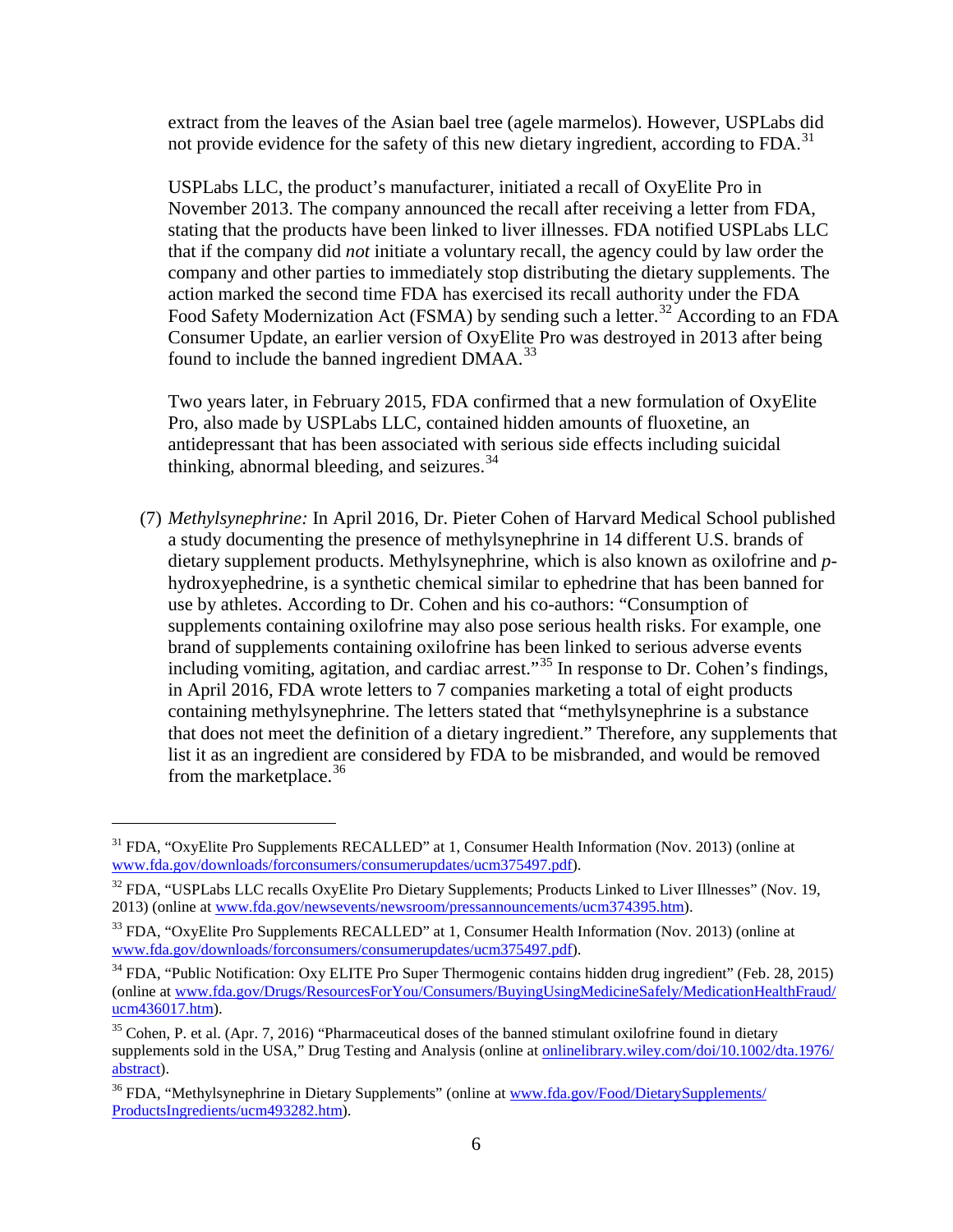*(8) Intentionally Adulterated Supplements:* In addition to the previous examples, FDA has published recall notices for dozens of other dietary supplements spiked with a wide variety of prescription drugs, including sibutramine (the banned weight-loss drug); locaserin (a prescription weight-loss drug); and phenolphthalein, a laxative which animal studies have linked to an increased risk of cancer.<sup>[37](#page-6-0)</sup> In addition, many herbal male sexual enhancement supplements have been found to be contaminated with sildenafil, the prescription drug used in Viagra. A recent study of 150 herbal sexual enhancement supplements found that 61% of them contained prescription drugs, untested "designer drugs," or over-the-counter drugs—none of which are legally permitted for use in dietary supplements. Fully 27% of the supplements were found to contain FDA-approved prescription drugs. [38](#page-6-1)

Taken together, these recent incidents illustrate the presence of potentially unsafe ingredients in products marketed as dietary supplements and paint a disturbing picture of an uncontrolled, poorly regulated marketplace. If these manufacturers had followed appropriate procedures and had been forced to try to justify these ingredients as NDIs—when in reality many are synthetic chemicals or drugs—FDA may not have permitted them to go on sale. Instead, there have been numerous situations in which supplements with illegal ingredients go on sale, and may remain on the market for several years, before they are detected and removed by FDA, sometimes in the face of mounting adverse event reports regarding organ damage or deaths. These incidents do not inspire confidence that NDI notifications are being used effectively as a preventive safety control, or that the current safety system is functioning at anywhere near the level that consumers expect and deserve.

#### **Recommendations on Key Elements of the Guidance**

As previously discussed, Consumers Union supports far broader improvements to FDA's regulatory oversight of dietary supplements than just those that appear in the NDI notification guidance. We support statutory measures that—among other changes—would require supplement manufacturers to register their products and prove they are safe before they enter the marketplace, improve dietary supplement labels, and provide FDA with expanded funding and personnel resources so that it can increase its review, investigative, inspection, and enforcement capabilities. We also support a binding rulemaking by FDA regarding NDI notifications that would include requirements for the minimum quality and quantity of evidence that manufacturers and distributors must submit with safety determinations. These measures would enable the agency to adequately protect consumers from safety risks posed by dietary supplements.

However, we understand that these steps are not the focus of FDA as it seeks comment. Therefore, in the interim, we urge FDA to keep moving forward on improvements to the current NDI notification system. We make the following comments on key elements of the revised draft

<span id="page-6-0"></span> $37$  "The trouble with diet pills," Consumer Reports on Health (Jan. 2015).

<span id="page-6-1"></span><sup>&</sup>lt;sup>38</sup> "These Herbal Sex Supplements Really Work – But They May Also Cause Some Nasty Side Effects," Consumer Reports (Oct. 31, 2014) (online a[t www.consumerreports.org/cro/news/2014/10/these-herbal-sex-supplements](http://www.consumerreports.org/cro/news/2014/10/these-herbal-sex-supplements-really-work/index.htm)[really-work/index.htm\)](http://www.consumerreports.org/cro/news/2014/10/these-herbal-sex-supplements-really-work/index.htm).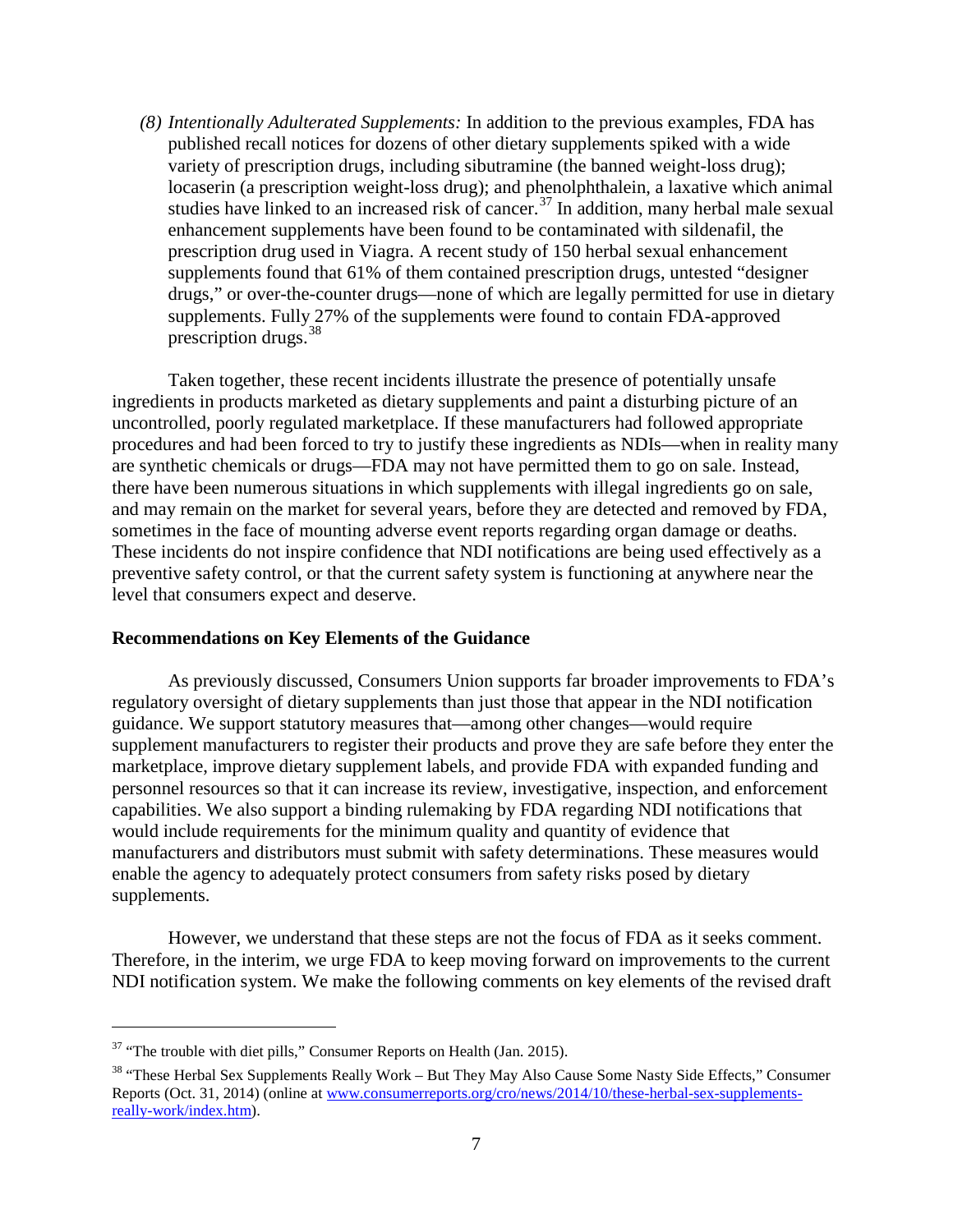guidance, which we ask FDA to consider as it moves expeditiously toward making the guidance final.

# *Part III: Goals and Public Health Importance of the Guidance*

Consumers Union agrees with the primary goal of the guidance: for NDI notifications to be a critically important "preventive control" to "ensure that consumers are not exposed to unnecessary public health risks in the form of new ingredients with unknown safety profiles."<sup>[39](#page-7-0)</sup> Quite simply, if FDA does not know the safety profile of an ingredient that has not been present in the food supply, the ingredient does not belong in the dietary supplement marketplace. We also agree that an important goal of the guidance should be to improve the quality of NDI notifications, so that FDA has robust and complete information to evaluate whether a dietary supplement containing an NDI will reasonably be expected to be safe.

We further agree that an NDI notification submission should, at a minimum, include the following four core components:

- A full description of the identity and composition of the NDI and the dietary supplement in which the NDI will be marketed;
- A discussion of the basis for a conclusion that the substance is an NDI;
- A description of the conditions of use recommended or suggested in the labeling of the dietary supplement, or if no conditions of use are recommended or suggested in the labeling, the ordinary conditions of use of the supplement; and
- An explanation of how the history of use or other evidence of safety in the notification justifies a conclusion that the dietary supplement containing the NDI will reasonably be expected to be safe.

The description of conditions of use for a supplement is especially important in circumstances where the supplement is not appropriate for certain populations or for people with chronic illnesses or other conditions; or where the supplement may interact with other prescription drugs or supplements the consumer is taking. For example, St. John's Wort has been shown to lower the efficacy of birth control pills and several other drugs, including HIV/AIDS medications.<sup>[40](#page-7-1)</sup> Other supplements can increase the likelihood and severity of drug side effects, such as glucosamine, which can interact with the blood thinner warfarin and increase the risk of bleeding.<sup>[41](#page-7-2)</sup> Consumers may not realize they are putting themselves at risk, because supplement labels do not always warn against potentially harmful prescription drug interactions. $42$ 

In addition, the explanation regarding the ingredient's history of use or other evidence of safety is important both for FDA's review, but also for consumers, medical providers, and health

<span id="page-7-0"></span><sup>39</sup> FDA, *Dietary Supplements: New Dietary Ingredient Notifications and Related Issues: Guidance for Industry* at 12, draft guidance (Aug. 2016) (hereinafter "August 2016 NDI guidance").

<span id="page-7-1"></span><sup>&</sup>lt;sup>40</sup> "The dangers of dietary and nutritional supplements investigated," Consumer Reports (Sept. 2010) (online at [www.consumerreports.org/cro/2012/05/dangerous-supplements/index.htm\)](http://www.consumerreports.org/cro/2012/05/dangerous-supplements/index.htm).

<span id="page-7-2"></span><sup>41</sup> *Id.*

<span id="page-7-3"></span><sup>42</sup> *Id.*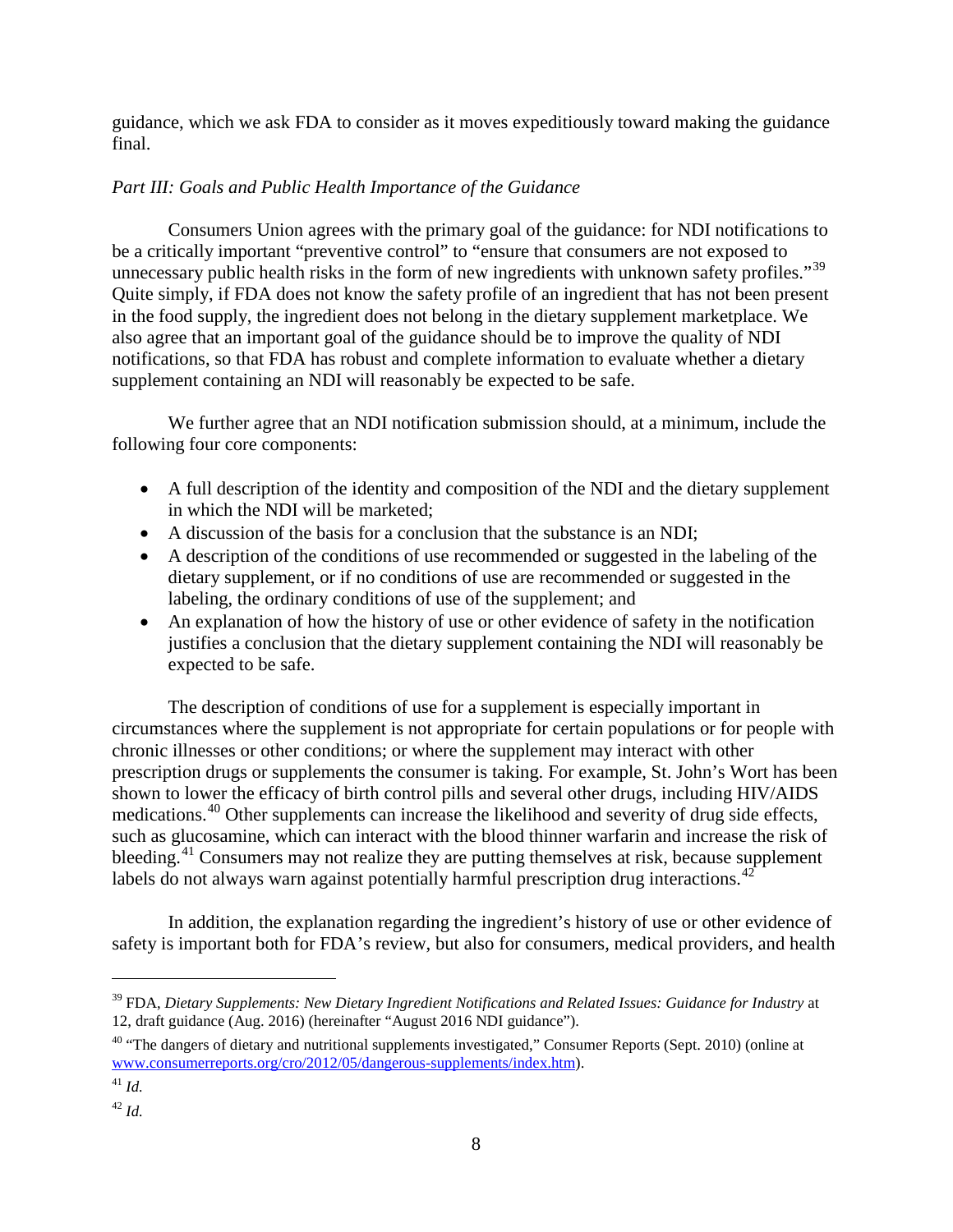system researchers who rely on this information. Such safety information should be fully available to the public, so that consumers and other stakeholders can evaluate the quantity and quality of the safety evidence and make informed decisions about whether to use a particular ingredient or supplement product.

## *Question IV.A.4: Ingredients in pre-DSHEA conventional foods[43](#page-8-0)*

We agree with FDA's explanations in this answer, which make clear that unless an ingredient was marketed in or as a dietary supplement, or for use in a dietary supplement, prior to October 15, 1994, an NDI will be required. Also, because the present definitions of "dietary supplement" and "dietary ingredient" were not added to the FD&C Act until after October 14, 1994, we consider it reasonable for FDA to interpret that "dietary ingredient" should refer to ingredients that (1) if marketed today, would qualify as "dietary ingredients" under 21 U.S.C.  $321(ff)(1)$ ; and (2) when marketed before October 15, 1994, were intended for use as or in a product that would now be a "dietary supplement" as defined in 21 U.S.C. 321(ff) and that would not also meet the definition of a drug.<sup>[44](#page-8-1)</sup>

## *Question IV.A.8: Dietary ingredients marketed outside, but not in, the U.S. pre-DSHEA*

For a dietary ingredient marketed outside the U.S. pre-DSHEA, we agree that manufacturers and distributors should submit an NDI notification if they were not marketed as a dietary ingredient in the U.S. prior to October 15, 1994. We agree that submitting documentation that the ingredient was marketed in any other country before October 15, 1994, does not establish that the ingredient is not an NDI.

# *Question IV.A.10: Sufficiency of marketing an ingredient for any use pre-DSHEA*

We agree that "unless the ingredient was marketed as a dietary ingredient for use in or as a dietary supplement prior to October 14, 1994, it is an NDI."[45](#page-8-2) The fact that a product was marketed as a conventional food, drug, or for any non-food use, does not establish that it is not an NDI.

#### *Question IV.A.11: Authoritative list of "grandfathered" dietary ingredients*

We understand that FDA is "prepared to develop an authoritative list of pre-DSHEA ingredients, based on independent and verifiable data."<sup>[46](#page-8-3)</sup> When FDA develops such a list, we urge the agency to release it in draft form for public comment and inspection of the documentation and descriptions of identity provided by industry.

#### *Question IV.A.13: Manufacturing process and the use of nanotechnology*

<span id="page-8-0"></span><sup>&</sup>lt;sup>43</sup> "Pre-DSHEA" is used in these comments in a manner similar to how FDA uses the term—that is, as shorthand for "prior to October 15, 1994."

<span id="page-8-1"></span><sup>44</sup> August 2016 NDI guidance at 14.

<span id="page-8-2"></span><sup>45</sup> August 2016 NDI guidance at 19.

<span id="page-8-3"></span><sup>46</sup> *Id.*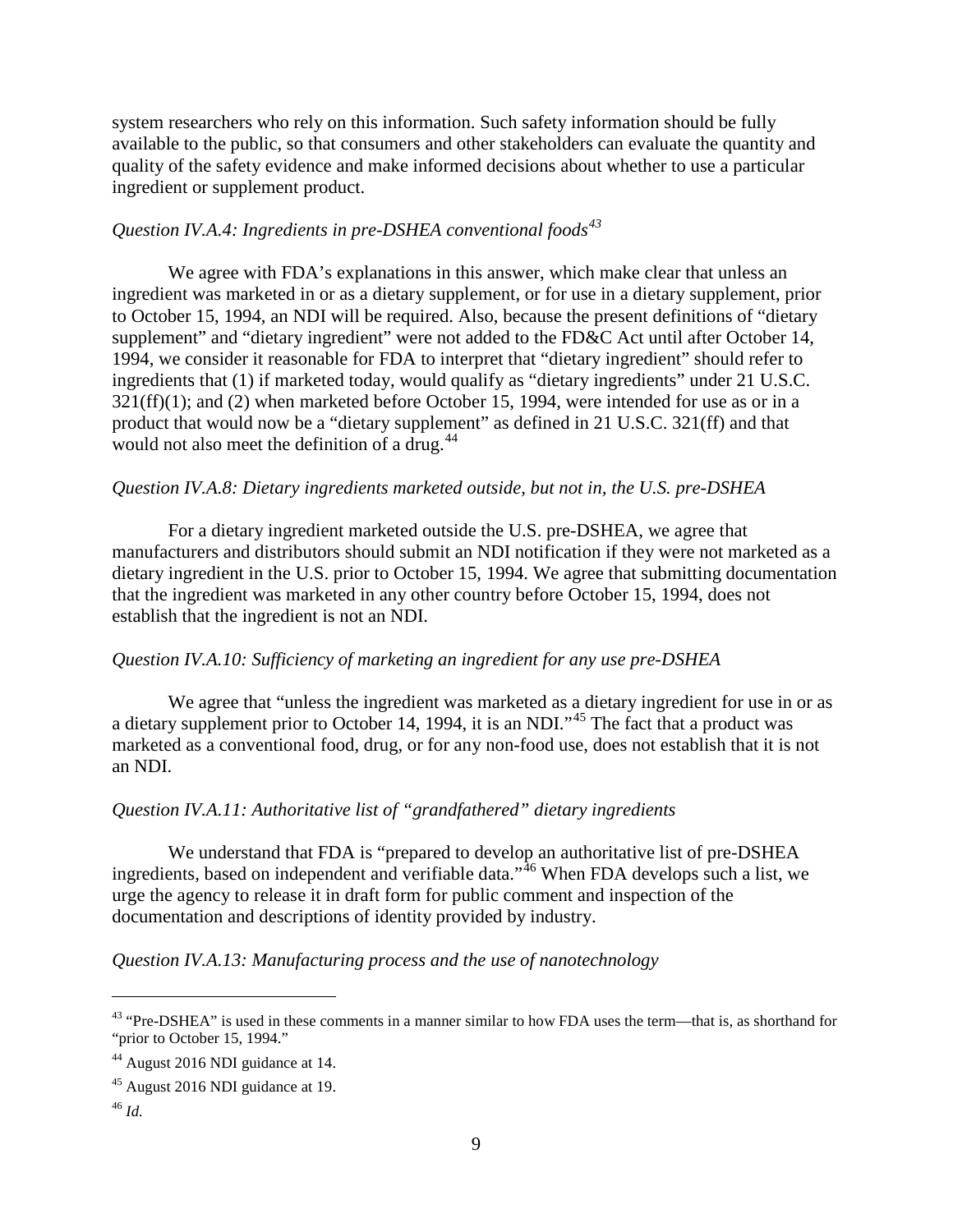We agree with FDA that if a dietary ingredient previously available on the market is now being produced and sold at the nanoscale level, an NDI notification should be submitted. For many reasons, we favor mandatory premarket safety review for any dietary supplements or drugs that contain nanoparticles. Use of nanotechnology should trigger the "new dietary ingredient" definition, because between 1 and 1,000 nanometers, materials could begin to exhibit unique properties or phenomena, including physical or chemical properties or biological effects that affect their physical, chemical, and biological behavior. These unique properties could potentially render a nanoscale ingredient more toxic than its large particle form. The issue of how such particles may be absorbed by the body and its cells needs to be very carefully considered by FDA. Smaller particles could evade the immune system, pass through the bloodbrain barrier, or directly enter cells and their nuclei in a way that conventional-scale materials cannot.[47](#page-9-0)

# *Question IV.B.1: "Present in the food supply" refers to the conventional food supply*

We agree with FDA that prior use of an ingredient in a dietary supplement should not be interpreted to constitute presence in the food supply. Such an interpretation would yield plainly absurd results, and, as FDA states, "expand the exception to the point that it would risk swallowing the rule." We also agree that such an interpretation would not make sense in light of the overall purpose of the NDI notification requirement. However, we disagree with FDA that "substances added to conventional foods must meet the safety standards for conventional food ingredients, which are more demanding than those that apply to dietary ingredients used in dietary supplements." Substances added to food that companies market on the basis of an independent conclusion that they are generally recognized as safe (GRAS)—i.e., those substances that companies conclude are GRAS but are not the subject of a notification to FDA, such as a GRAS notice—bypass FDA's oversight altogether.

#### *Question IV.B.2: GRAS substances and direct food additives*

 $\overline{a}$ 

We strongly disagree with several aspects of FDA's answer to question IV.B.2 pertaining to GRAS substances. The August 2016 guidance, unlike the previous draft guidance, makes no explicit reference to substances that are self-affirmed to be GRAS by companies. However, we are very concerned that the guidance may still permit companies to avoid submitting an NDI notification by self-designating them  $GRAS$ .<sup>[48](#page-9-1)</sup> A 2014 report on the contemporary GRAS system found that this loophole allows companies to self-affirm the safety of food ingredients and dub an ingredient exempt under DSHEA, $49$  meaning that FDA may never review evidence on the

<span id="page-9-0"></span><sup>47</sup> *See* Comments of Consumers Union on the FDA Draft Guidance for Industry; Considering Whether an FDA-Regulated Product Involves the Application of Nanotechnology (Aug. 2, 2011).

<span id="page-9-1"></span><sup>48</sup> *See* Comments of Center for Science in the Public Interest, Consumers Union, Environmental Working Group, and the Natural Resources Defense Council on Substances that Are Generally Recognized as Safe (GRAS) (Docket No.: FDA-1997-N-0020) (Apr. 15, 2015) (online at [cspinet.org/sites/default/files/attachment/GRAS%20Comment](https://cspinet.org/sites/default/files/attachment/GRAS%20Comment%20FINAL.pdf) [%20FINAL.pdf\)](https://cspinet.org/sites/default/files/attachment/GRAS%20Comment%20FINAL.pdf).

<span id="page-9-2"></span> $49$  Neltner, T and Maffini, M. (Apr. 2014) "Generally Recognized as Secret: Chemicals Added to Food in the United States" at 8, Natural Resources Defense Council (online a[t www.nrdc.org/food/files/safety-loophole-for-chemicals](http://www.nrdc.org/food/files/safety-loophole-for-chemicals-in-food-report.pdf)[in-food-report.pdf\)](http://www.nrdc.org/food/files/safety-loophole-for-chemicals-in-food-report.pdf).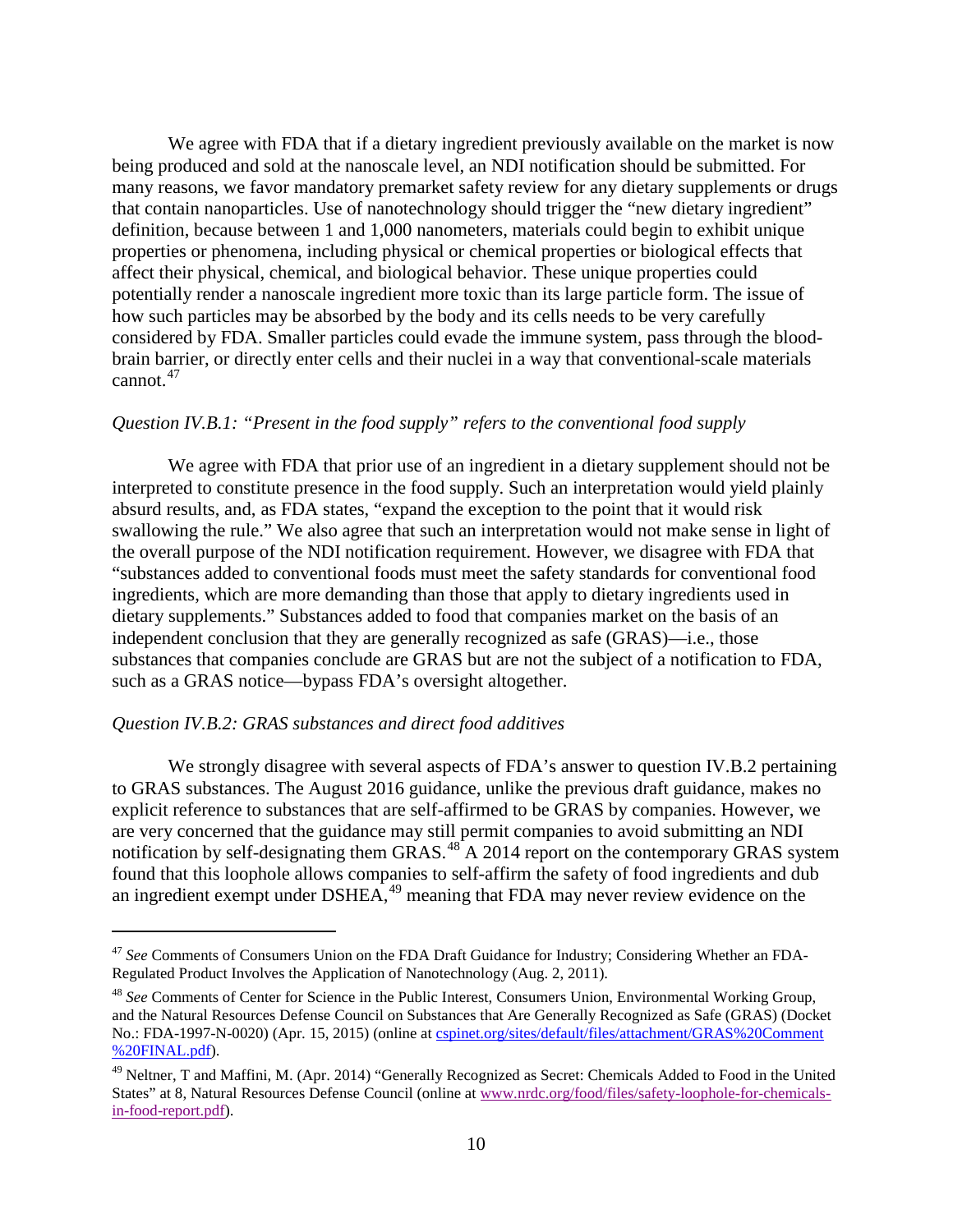riskiest ingredients in either food or dietary supplements. While some terminology has changed, the GRAS system under the final rule issued by FDA on August 17, 2016, does not differ substantially in this respect.  $50$ 

The text of question IV.B.2 pertains only to GRAS substances "listed or affirmed by FDA." Yet, in its answer to this question, FDA states: "If the NDI has been legally marketed in the U.S. as an ingredient for use in conventional food and has been introduced into the food supply as a result of such marketing, it would be exempt from the notification requirement under section  $413(a)(1)$  of the FD&C Act (21 U.S.C. 350b(a)(1)) because it has been present in the food supply as an article used for food in a form in which the food is not chemically altered."<sup>[51](#page-10-1)</sup> This language is very similar to language used in the previous draft guidance, and it certainly does not decisively close the loophole we describe. To ensure that FDA can exercise some oversight over ingredients for which companies have made an independent conclusion of GRAS status, we strongly urge the agency to consider such ingredients NDIs. To enhance this oversight, FDA should require that notifications include all adverse information concerning a supplement that is known to the manufacturer or discoverable through a reasonable search of the literature.

Additionally, FDA should clarify in its final guidance with regard to NDIs that mere marketing of an ingredient should not suffice to meet the legal requirement that a substance was "present in the food supply" under 21 U.S.C. 350b(a)(1). Instead, an ingredient should be exempted from the NDI notification requirements only if it was actually "present in the food supply as an article used for food in a form in which the food is not chemically altered," as the law requires, in the U.S. and at the same intake level as in the supplement. For the purposes of 21 U.S.C. 350b(a)(1), it would be inappropriate to consider the activity of marketing an ingredient for food uses to meet the established, and plainly different, legal standard of being "present in the food supply." Just because an ingredient was marketed does not mean that it was present in the food supply.

We also strongly disagree with the statement that "...ingredients marketed in conventional foods *outside the U.S.* are exempt from the NDI notification requirement if they are not chemically altered" (emphasis added).<sup>[52](#page-10-2)</sup> It is not necessary or prudent to exempt such ingredients from a potential NDI submission, especially because they may be ingredients that are not commonly used or consumed in the U.S. food supply, and they may not have a history of safe use, or adequate evidence to support their use as a dietary ingredient in dietary supplements.

# *Question IV.B.3: Application of the adulteration standard to GRAS substances and food additives*

We strongly agree that an NDI notification should be submitted in cases where the intake level of the NDI in the dietary supplement is higher than that resulting from conventional food use of the NDI, and that the adulteration standard should apply unless there is adequate information to ensure that the supplement does not pose an significant or unreasonable risk of

<span id="page-10-0"></span><sup>50</sup> FDA, *Substances Generally Recognized as Safe,* final rule, 81 Fed. Reg. 54959 (Aug. 17, 2016).

<span id="page-10-1"></span><sup>51</sup> August 2016 NDI guidance at 23-24.

<span id="page-10-2"></span><sup>52</sup> *Id.*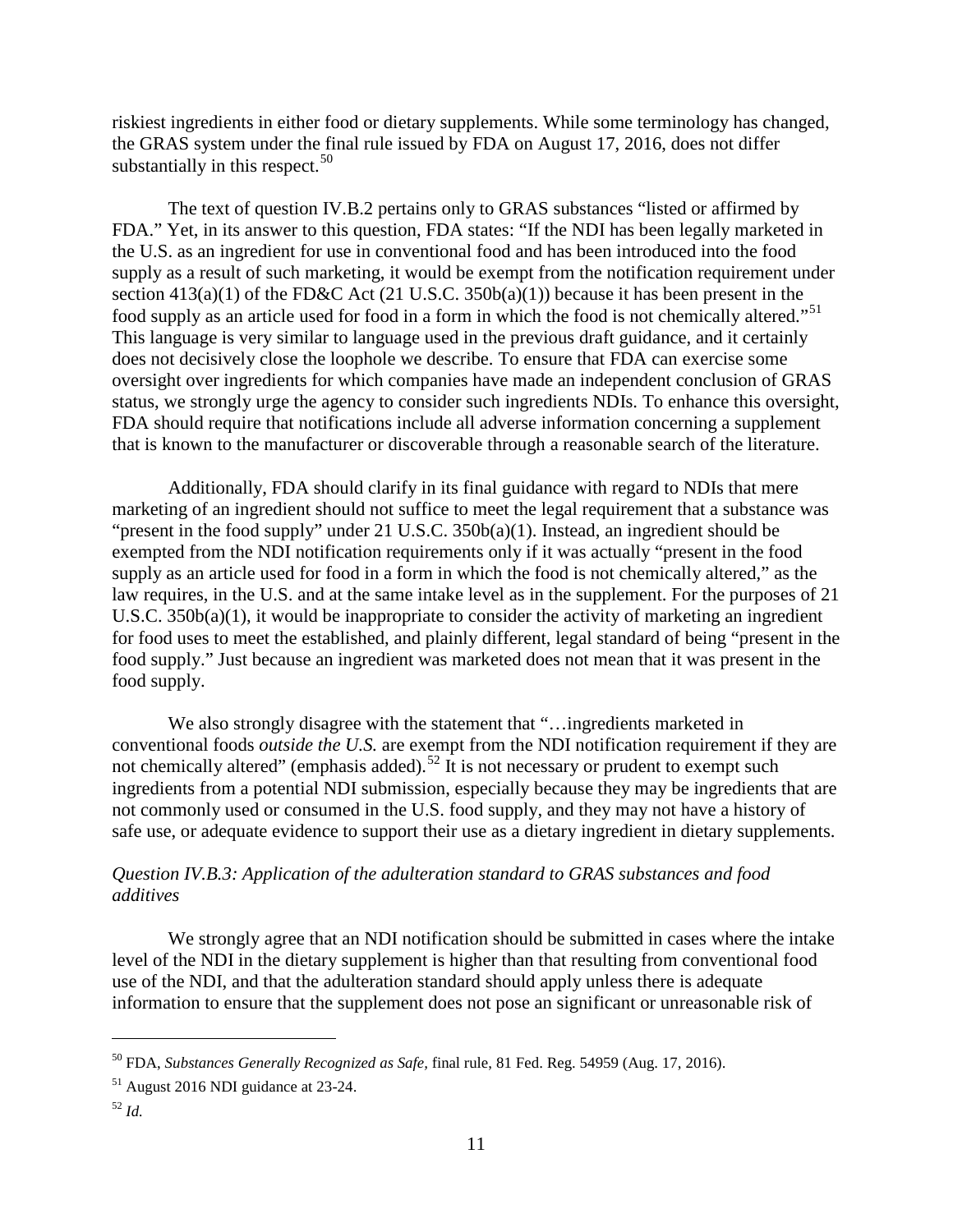illness or injury. As stated in FDA's example, "if an ingredient generally used in microgram quantities to flavor food is placed in a capsule with a serving level of hundreds of milligrams, a safety analysis would be necessary to determine the safety of the much higher intake level in the dietary supplement. In the absence of adequate information to provide reasonable assurance that the higher intake level of the NDI in the dietary supplement is safe, the dietary supplement would be adulterated."<sup>[53](#page-11-0)</sup>

Consumers could be exposed to unnecessary safety risks when they ingest dietary supplements containing certain ingredients at higher levels than present in the food supply. Bitter orange peel, for example, has been safely used in orange marmalades; in pill form, however, bitter orange extract is more concentrated and consumed in much higher doses, and can not only interact adversely with several medications, but has also been associated with fainting, heart-rhythm disorders, heart attack, and stroke.<sup>[54](#page-11-1)</sup> Simply recommending that companies consult with FDA does not sufficiently protect consumers in this situation. Consumers and the public interest would be best served if FDA stated that a company should submit an NDI notification in this situation, so that the potential safety implications are appropriately reviewed by FDA prior to the marketing of the product. This suggestion is consistent with the language in question IV.C.2 of the guidance, which indicates that manufacturers or distributors should submit an NDI if the daily intake level for a supplement for a new dietary ingredient is higher than for an NDI they have already submitted for an existing supplement in their product line.

# *Questions IV.B.4-5: Chemical alteration of an article of food*

We strongly agree with the language stating that a notification should be submitted if a dietary ingredient has been chemically altered, such as using solvents other than water or ethanol to make an extract; breaking chemical bonds through hydrolysis or esterification; removing of some chemical components of a tincture or solution in water, such as through chromatography, distillation, or membrane filtration; high temperature baking or cooking; fermentation; and application of nanotechnology. Another key example is using a botanical ingredient at a different life stage. FDA is rightfully concerned about the potential alteration of the chemical composition or structure of supplement ingredients, and we strongly agree that the use of these processes should trigger an NDI notification.

Milling should generally not be included as a concern for chemical alteration, with the exception of a milling process that results in the production of particles of one micron or less, which could raise concerns similar to those for nanoscale ingredients. Therefore, if a milling process results in particles below one micron that will be used in a supplement ingredient, manufacturers should submit an NDI notification.

# *Questions IV.C.1-5: Other questions about when an NDI notification is necessary*

<span id="page-11-0"></span><sup>53</sup> August 2016 NDI guidance at 24.

<span id="page-11-1"></span><sup>&</sup>lt;sup>54</sup> "The dangers of dietary and nutritional supplements investigated," Consumer Reports (Sept. 2010) (online at [www.consumerreports.org/cro/2012/05/dangerous-supplements/index.htm\)](http://www.consumerreports.org/cro/2012/05/dangerous-supplements/index.htm).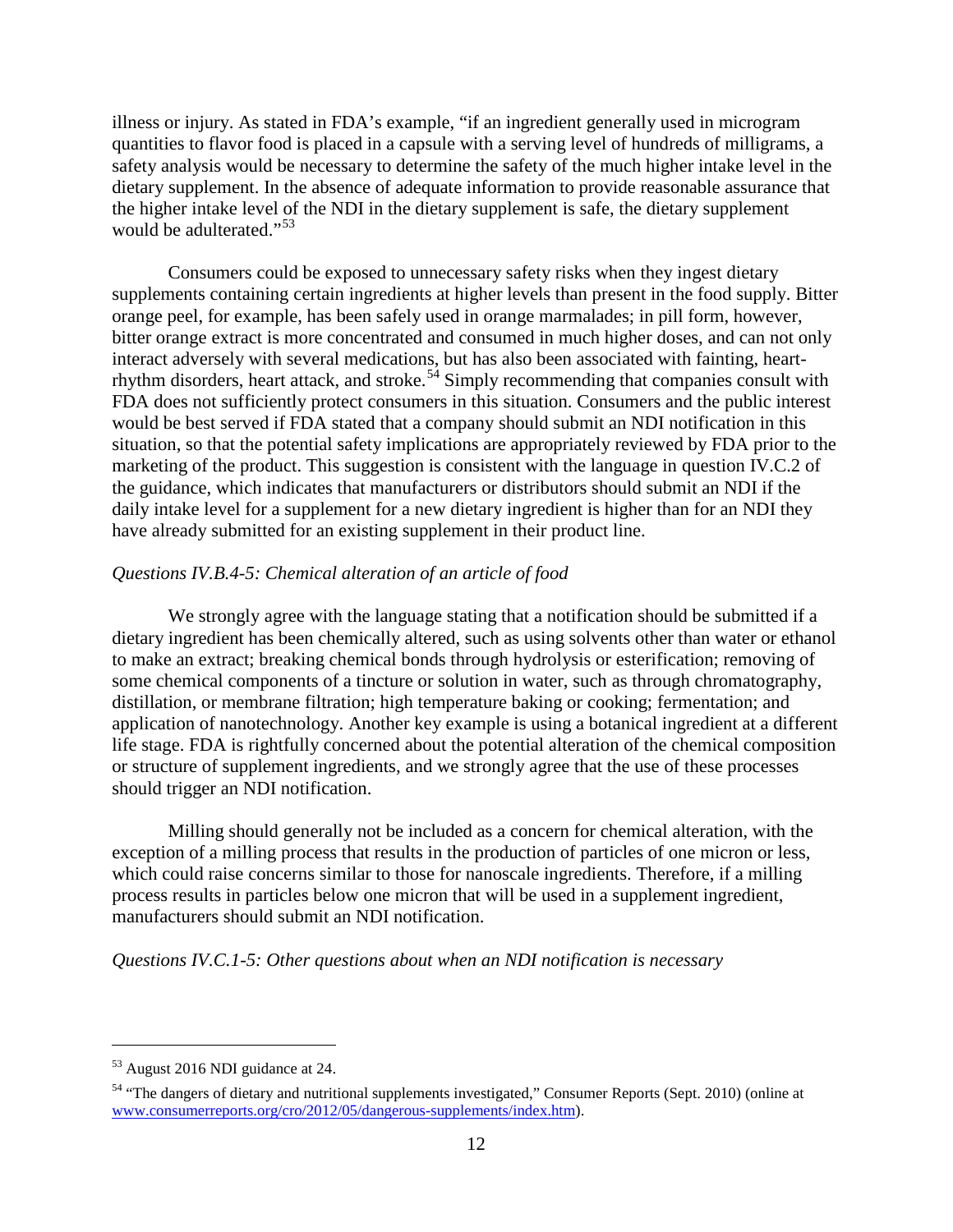In general, we agree with FDA's reasoning, and the guidelines provided in this section, for when it is necessary to submit an NDI, especially when that NDI is used in a different dosage format, or with different excipients or dietary ingredients. Also, when more than one NDI is incorporated into a supplement product, an NDI should also be submitted, as discussed in Scenario 6, because it necessitates a new safety analysis.

We also believe that the safety information submitted in connection with NDI notifications should be made fully public, so that consumers, scientists and medical providers have access to this information, and can use it in evaluating the safety profiles of particular ingredients. Because our supplement safety system relies extensively on post-marketing surveillance, the public will benefit from full and complete sharing about NDIs that could have a variety of unexpected effects, under varying conditions of use, and in potential combination with other supplements, foods, or medications.

#### *Question IV.D.3: Synthetically produced substances*

We strongly support FDA's position that synthetic herbs and botanicals do not quality as dietary ingredients under Section 201(ff)(1)(C) of the FD&C Act. We agree with FDA's statement that "A substance that has been synthesized in a laboratory or factory has never been part an herb or a botanical, and therefore, is not a dietary ingredient under section  $201(ff)(1)(C)$ of the  $FD&C$  Act."<sup>[55](#page-12-0)</sup>

In addition, we are very concerned about any possible exceptions to this rule that may be provided in the interpretation of Section 201(ff)(1)(E) of the FD&C Act, referenced in footnote 30 of the guidance.

"Note, however, that if the synthetic copy has itself been used as a lawfully marketed ingredient in the conventional food supply, it may be a "dietary substance[s] for use by man to supplement the diet by increasing the total dietary intake" and therefore qualify as a dietary ingredient under 21 U.S.C. 321(ff)(1)(E) (see next bullet in text), even though it is not an herbal or botanical dietary ingredient under 21 U.S.C.  $321(ff)(1)(C)$ ."<sup>[56](#page-12-1)</sup>

Because the "dietary substance" category is defined in part by history of use, a synthetic copy of a botanical ingredient may qualify as a dietary ingredient under section  $201(ff)(1)(E)$  if the synthetic copy has been used as a lawfully marketed ingredient in the conventional food supply. For example, a synthetic copy of a botanical ingredient would be a dietary ingredient under section  $201(ff)(1)(E)$  if the synthetic copy has been used as an ingredient in the conventional food supply. Two common examples are vanillin and cinnamic acid, botanical constituents that, for economic reasons, are usually produced synthetically for use as flavorings in food.

Many consumers might be concerned to learn that artificial flavorings and synthetic copies of botanical ingredients are allowed to be used as ingredients for dietary supplements in

<span id="page-12-0"></span><sup>55</sup> August 2016 NDI guidance at 38.

<span id="page-12-1"></span><sup>56</sup> *Id.*